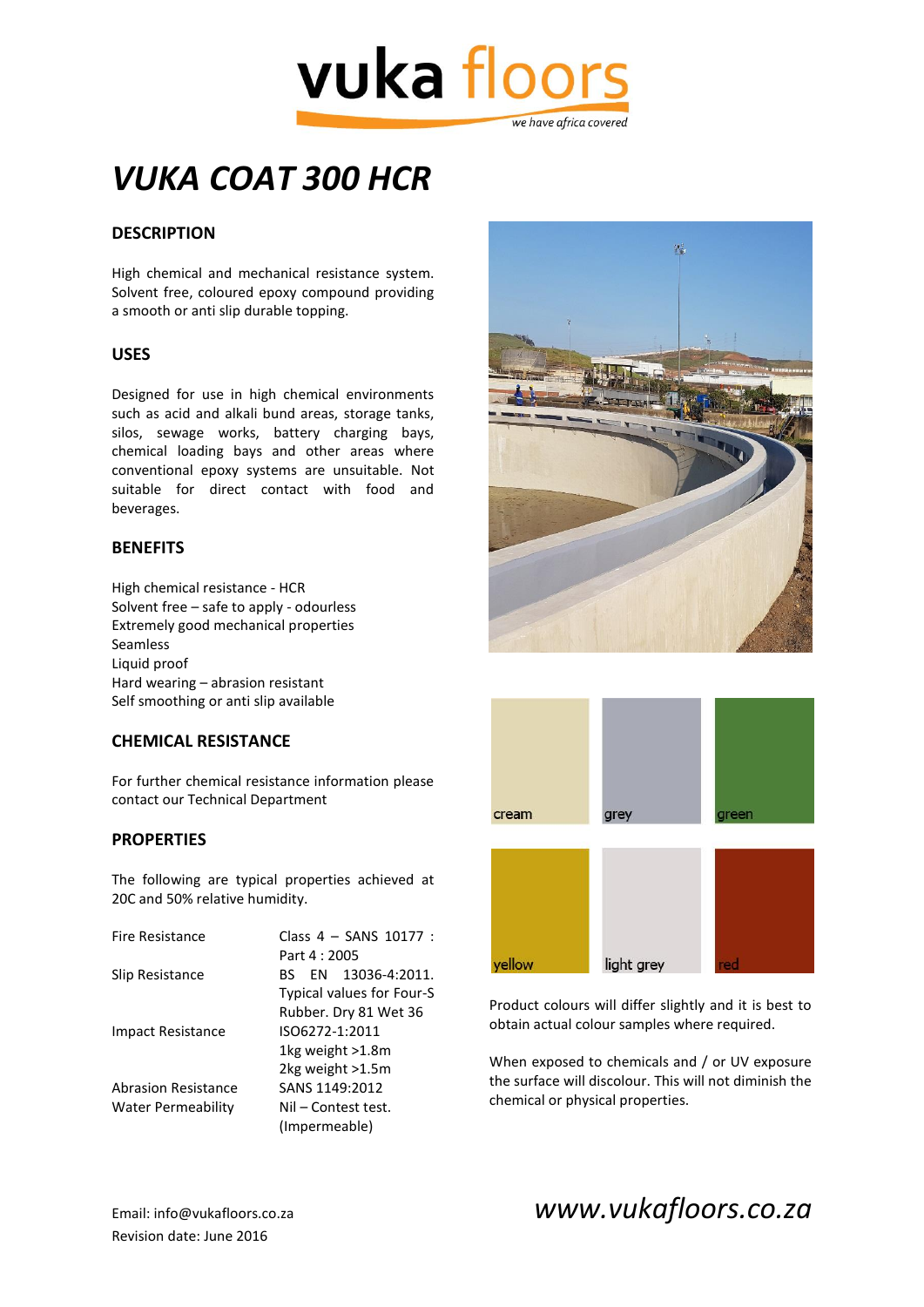# vuka floor we have africa covered

### *VUKA COAT 300 HCR*

| >70 N/mm <sup>2</sup> SM SABS      |
|------------------------------------|
| 863:1994                           |
| >25 N/mm <sup>2</sup> SM SABS      |
| 864:1994                           |
| >20 N/mm <sup>2</sup> SM SABS      |
| 1253:1994                          |
| Greater than cohesive              |
| strength of 25N/mm <sup>2</sup>    |
| concrete $> 1.5$ N/mm <sup>2</sup> |
| Proceg Dyna                        |
| 24hrs                              |
| 2 Days                             |
| 9 Days                             |
| 5hrs to 24hrs                      |
| 5m <sup>2</sup> /Litre per coat    |
|                                    |
| Wet 60 C<br>Dry 40 C               |
| Dry 60 C<br>Wet 80 C               |
|                                    |

#### **SURFACE REQUIREMENTS**

Concrete / Grano surfaces must have a minimum compressive strength of  $25N/mm^2$ , a minimum tensile strength of 1.5N/mm<sup>2</sup>, be at least 40mm thick. The substrate must be dry, free of oils waxes fats and other contaminants. Vacu-blasting, scarification, abrasive grinding followed by vacuum cleaning is preferred. The surface must show open pores throughout with exposed aggregate. **Acid etching is not acceptable.**

#### **MIXING**

Do not split kits. Vuka Prime 102 to be mixed and installed at 4m<sup>2</sup>/Litre as per technical datasheet. Vuka Coat 300 HCR – pre stir base and activator. Add the entire activator to the base and using a slow speed paddle fitted to a vari speed drill at 300rpm mix for 2 minutes until even coloured. Be sure to run the paddle along the container sides and bottom to blend in unmixed components which might cling to walls.

#### **APPLICATION**

Apply the Vuka Prime 102 by roller and allow to cure. Apply 2 coats Vuka Coat 300 HCR by roller.

#### **CURING**

At 25C constant, excessive traffic, aqueous contact and exposure to aggressive chemicals should only take place after 7 days when full cure has been achieved. At 10C constant, full cure would take a minimum of 12 days.

#### **OPTIONAL FINISHES**

Standard finish: Gloss Optional finish LAS - Light Anti Slip MAS - Medium Anti Slip HAS – Heavy Anti Slip

#### **STORAGE**

12 Months from date of production if stored in original sealed containers in dry conditions at temperatures between +5C and +30C.

#### **HEALTH AND SAFETY**

Use of basic principles of industrial hygiene and protective clothing such as gloves, goggles, masks will enable the product to be used safely. Splashes into eyes should be washed immediately with clear water and medical advice sought.

#### **BILL OF QUANTITY DESCRIPTIONS**

Contact Vuka Floors for a detailed bill description to suit your specific requirements.

#### **MODEL SPECIFICATION**

Prepare surface and prime with Vuka Prime 102 at 4m2/L then install 2 coats Vuka Coat 300 HCR at 5m2/L per coat in strict accordance with the technical data obtainable from Vuka Floors. All work to be done by Vuka Floors approved applicators.